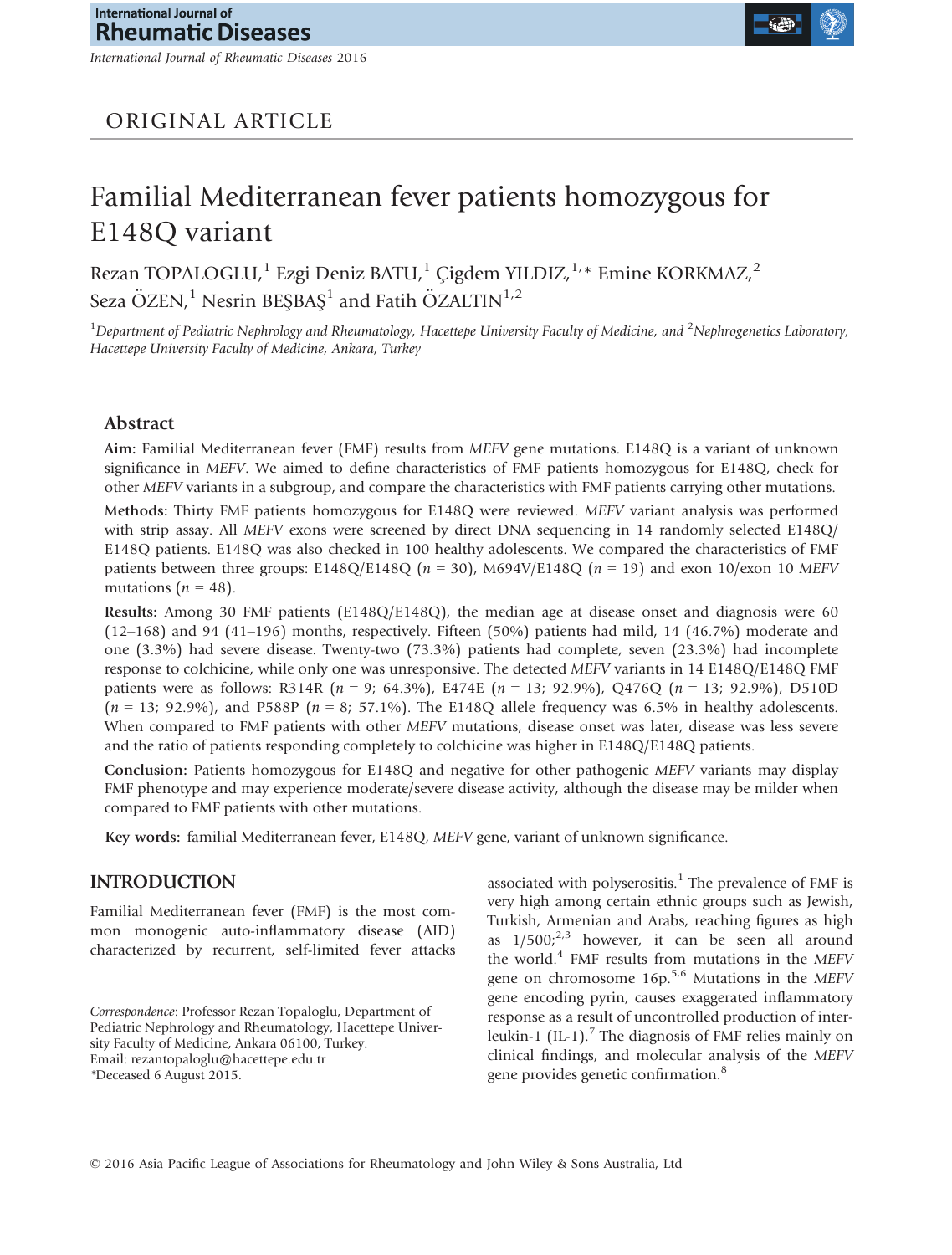Colchicine is still the main form of treatment for patients with  $FMF<sup>9</sup>$  It improves the quality of life by decreasing the frequency of fever flares and also prevents development of amyloidosis which is the scariest complication of FMF.<sup>10,11</sup>

There are about 300 known sequence variants of MEFV and all reported mutations and the associated phenotypes are now recorded in the INFEVERS database (<http://fmf.igh.cnrs.fr/ISSAID/infevers/>).<sup>12</sup> E148Q is the most frequent variant among carriers, while the most common disease-associated pathogenic variants are M694V, V726A, M680I and M694I.<sup>13,14</sup>

In 2012, Shinar et al.<sup>15</sup> proposed recommendations for interpretation of genetic testing in acquired immune deficiency syndrome and for FMF; the consensus was to test for 14 variants in the MEFV gene. Nine of the suggested variants (M680I, M694V, M694I, V726A, A744S, R761H, I692del, E167D, T267I) were clearly pathogenic, whereas five (E148Q, P369S, F479L, K695R, I591T) were defined as variants of uncertain significance. In fact, the jury is still out for these variants of uncertain significance, especially E148Q. This variant is present in  $> 1\%$ of the healthy population and has a low penetrance, suggesting that it might be a benign polymorphism. $^{14}$ However, there are articles reporting patients homozygous for E148Q variant displaying FMF phenotype.<sup>16,17</sup> It is an issue of debate whether these patients have other associated genetic markers of inflammation.

The aim of our study was to evaluate the characteristics of symptomatic FMF patients homozygous for E148Q and look for other variants in the MEFV gene in a subgroup of these patients. We also compared the characteristics of E148Q/E148Q FMF patients with patients homozygous/compound heterozygous for exon 10 MEFV mutations or compound heterozygous for E148Q and exon 10 MEFV mutation (e.g., M694V/ E148Q).

## PATIENTS AND METHODS

We have reviewed the charts of 30 FMF patients who had a genetic analysis of the MEFV gene in the Department of Medical Biology at Hacettepe University, Ankara, and resulted to be homozygous for E148Q variant. All these patients were followed up in the Department of Pediatric Rheumatology and Nephrology at Hacettepe University, Ankara. To form comparison groups, we have reviewed FMF patients who were admitted to our clinic at least once during the last 6 months (November 2015 to April 2016) and who were being followed-up in our clinic at least for 2 years.

We have included the patients either carrying two exon 10 MEFV mutations ( $n = 48$ ; 23 had M694V/M694V, 18 M680I/M680I, five V726A/V726A, two M694V/ M680I) or carrying E148Q and one exon 10 MEFV mutation ( $n = 19$ ; all had M694V/E148Q).

All of these patients fulfilled both Tel Hashomer<sup>18</sup> and the Turkish pediatric FMF criteria.<sup>19</sup> Demographic data, family history, clinical manifestations, laboratory data (white blood cell count, erythrocyte sedimentation rate [ESR], C-reactive protein [CRP]), comorbidities, treatment, treatment response and complications were documented. Disease severity before colchicine treatment was assessed with the severity score system first suggested by  $Pras^{20}$  and included the following features: age at onset (2 points for 11–20 years; 3 points for 6– 10 years; 4 points for ˂ 6 years), number of attacks per month (1 point for  $\leq 1$ ; 2 points for 1–2; 3 points for  $>$  2), acute or protracted arthritis (2 and 3 points, respectively), presence of erysipelas-like erythema (2 points), less than appropriate (0 point), appropriate (1 point), or more than appropriate dose (2 points) for colchicine, and development of amyloidosis (3 points). Patients with a score of 3–5 had mild, 6–9 moderate and  $> 9$  severe disease. Complete response to colchicine treatment was defined as being attack-free with treatment. If the frequency of attacks decreases by  $\geq 50\%$ , this meant incomplete response and the patient was defined as unresponsive if the attack frequency decreased  $<$  50%.<sup>21</sup>

In addition to the FMF patients, the presence of E148Q variant was checked in 100 healthy adolescents who attended the Department of Adolescent Medicine of our hospital for routine examination.

MEFV gene variant analysis was performed with strip assay. Twelve most common variants (E148Q, P369S, F479I, M680I (G-C), M680I (G-A), I692del, M694V, M694I, K695R, V726A, A744S, R761H) were investigated in the MEFV gene in Hacettepe University Department of Medical Biology. Fourteen FMF patients from our E148Q/E148Q cohort  $(n = 30)$  were randomly selected for further genetic analysis. In these patients, all protein encoding exons of the MEFV gene were screened by Sanger sequencing in Hacettepe University Nephrogenetics Laboratory. Sanger sequencing was performed using Big-Dye terminator chemistry 3.1 on the 3130 Genetic Analyzer (Applied Biosystems, Foster City, CA, USA).

The subjects' written consents were obtained according to the Declaration of Helsinki and the study was approved by the ethics committee of Hacettepe University.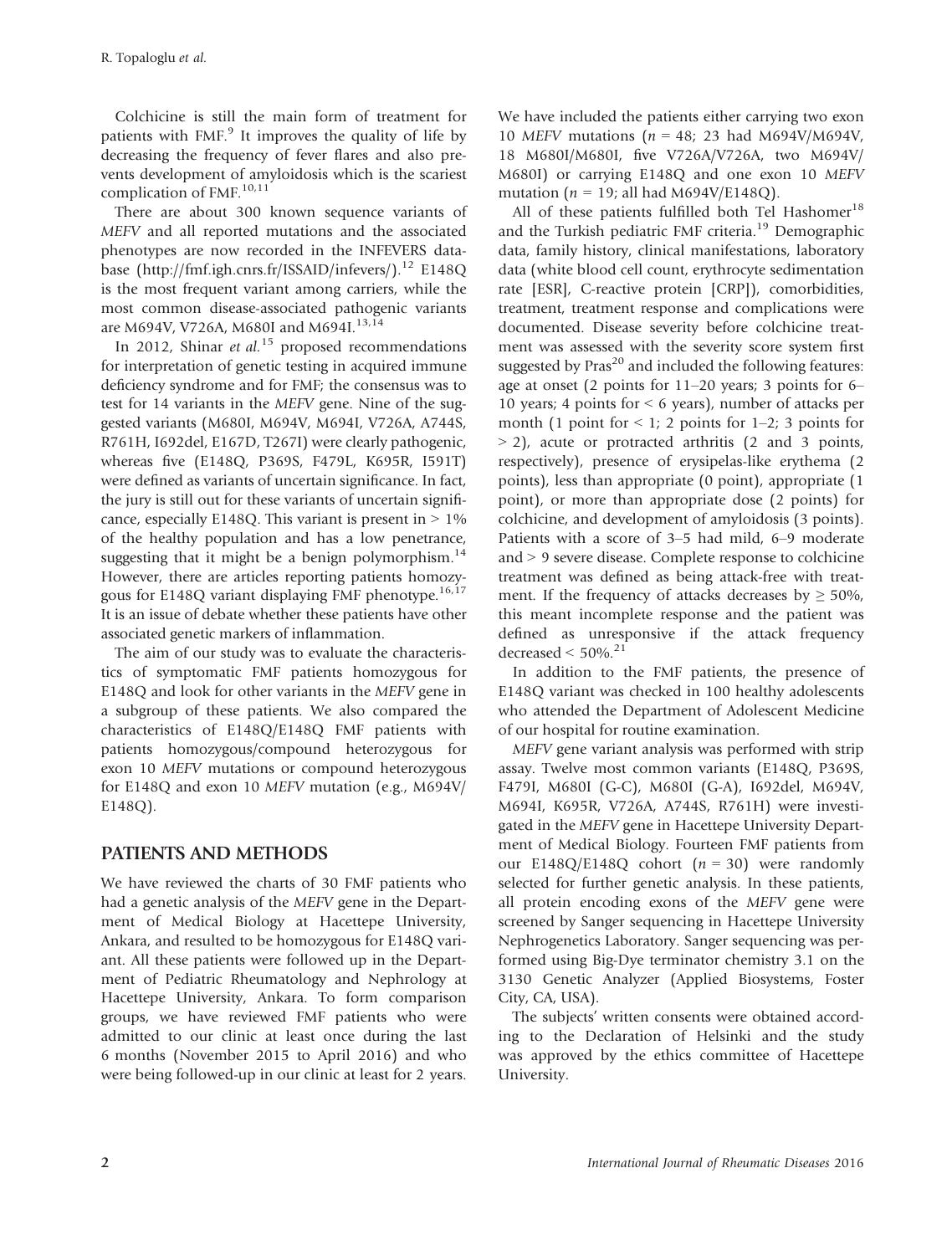#### Statistical analysis

Statistical analyses were performed using the SPSS software version 15 (SPSS Inc., Chicago, IL, USA). Descriptive analyses were presented using proportions, medians, minimum and maximum values as appropriate. The Chi-square test or Fischer's exact test, where appropriate, was used to compare the proportions in different groups. Kruskal-Wallis test was conducted to compare non-normally distributed numeric variables between independent groups. The Mann-Whitney U-test was performed to test the significance of pairwise differences using Bonferroni correction to adjust for multiple comparisons. A P-value of less than 0.05 was considered to show a statistically significant result.

#### **RESULTS**

The characteristics of FMF patients are summarized in Table 1. Among 30 patients who were homozygous for E148Q, the male-to-female ratio was 1.14. The median age of disease onset was 60 (12–168) months while the median age at diagnosis was 94 (41–196) months, and colchicine treatment had been started at the time of diagnosis. Fifteen (50%) patients had mild, 14 (46.7%) had moderate and one (3.3%) had severe disease according to the disease severity score. Twenty-two (73.3%) patients had complete and seven (23.3%) had incomplete response to colchicine treatment, while only one patient was unresponsive, thus anti-IL-1 treatment was commenced. This patient also had systemic juvenile idiopathic arthritis (SJIA).

The median duration of fever attacks was  $3(1-5.5)$ days, while the median attack number per year was 12 (4–22) before colchicine treatment. All patients had fever during attacks. Besides fever, the most common associated symptom was abdominal pain (80%). Other symptoms included arthralgia (50%), chest pain (16.7%), nausea/vomiting (13.3%), arthritis (6.7%),

Table 1 Characteristics of familial Mediterranenan fever (FMF) patients in three groups (patients with E148Q/E148Q; patients with M694V/E148Q; patients with two exon 10 MEFV mutations)

| Characteristics                                       | E148Q/E148Q<br>$(n = 30)$ | M694V/E148Q<br>$(n = 19)$ | Exon 10 mutation/Exon 10<br>mutation $\uparrow$ ( <i>n</i> = 48) | $P-$<br>value |
|-------------------------------------------------------|---------------------------|---------------------------|------------------------------------------------------------------|---------------|
| Male/female $(n)$                                     | 16/14                     | 11/8                      | 22/26                                                            | 0.62          |
| Age at symptom onset (months),<br>median (min-max)    | $60(12-168)$              | $36(12-132)$              | $27(2-192)$                                                      | 0.024         |
| Age at diagnosis (months), median<br>$(min-max)$      | $94(41-196)$              | 54 $(24 - 168)$           | 56.5 (1194)                                                      | 0.008         |
| Fever, $n$ (%)                                        | 30(100)                   | 19 (100)                  | 48 (100)                                                         |               |
| Abdominal pain, $n$ (%)                               | 24 (80)                   | 16(84.2)                  | 43(89.6)                                                         | 0.49          |
| Chest pain, $n$ (%)                                   | 5(16.7)                   | 0(0)                      | 12(25)                                                           | 0.06          |
| Arthralgia, $n$ (%)                                   | 15(50)                    | 9(47.4)                   | 21(43.8)                                                         | 0.86          |
| Arthritis, $n$ (%)                                    | 2(6.7)                    | 4(21.1)                   | 2(4.2)                                                           | 0.07          |
| Myalgia, $n$ (%)                                      | 1(3.3)                    | 0(0)                      | 0(0)                                                             | 0.32          |
| Headache, n (%)                                       | 1(3.3)                    | 0(0)                      | 0(0)                                                             | 0.32          |
| Pharyngitis, $n$ (%)                                  | 2(6.7)                    | 0(0)                      | 0(0)                                                             | 0.10          |
| Nausea/vomiting, $n$ (%)                              | 4(13.3)                   | 1(5.3)                    | 3(6.3)                                                           | 0.47          |
| Diarrhea, $n$ (%)                                     | 2(6.7)                    | 0(0)                      | 0(0)                                                             | 0.10          |
| Family history of FMF, $n$ (%)                        | 8(26.7)                   | 3(15.8)                   | 11(22.9)                                                         | 0.63          |
| Pras severity score, median (min-max)                 | $5.5(3-11)$               | $6(5-9)$                  | $7(4-11)$                                                        | < 0.001       |
| Pras severity category, mild, $n$ (%)                 | 15(50)                    | 4(21.1)                   | 6(12.5)                                                          | 0.001         |
| Pras severity category, moderate, n (%)               | 14(46.7)                  | 15(78.9)                  | 29(60.4)                                                         | 0.10          |
| Pras severity category, severe, $n$ (%)               | 1(3.3)                    | 0(0)                      | 13(27.1)                                                         | 0.002         |
| Complete response to colchicine<br>treatment, $n$ (%) | 22(73.3)                  | 5(26.3)                   | 10(20.8)                                                         | < 0.001       |
| Partial response to colchicine treatment,<br>n(%)     | 7(23.4)                   | 14 (73.7)                 | 33 (68.7)                                                        | < 0.001       |
| No response to colchicine treatment, $n$<br>(%)       | 1(3.3)                    | 0(0)                      | 5(10.5)                                                          | 0.49          |

†Twenty-three patients had M694V/M694V, 18 had M680I/M680I, five had V726A/V726A, two had M694V/M680I.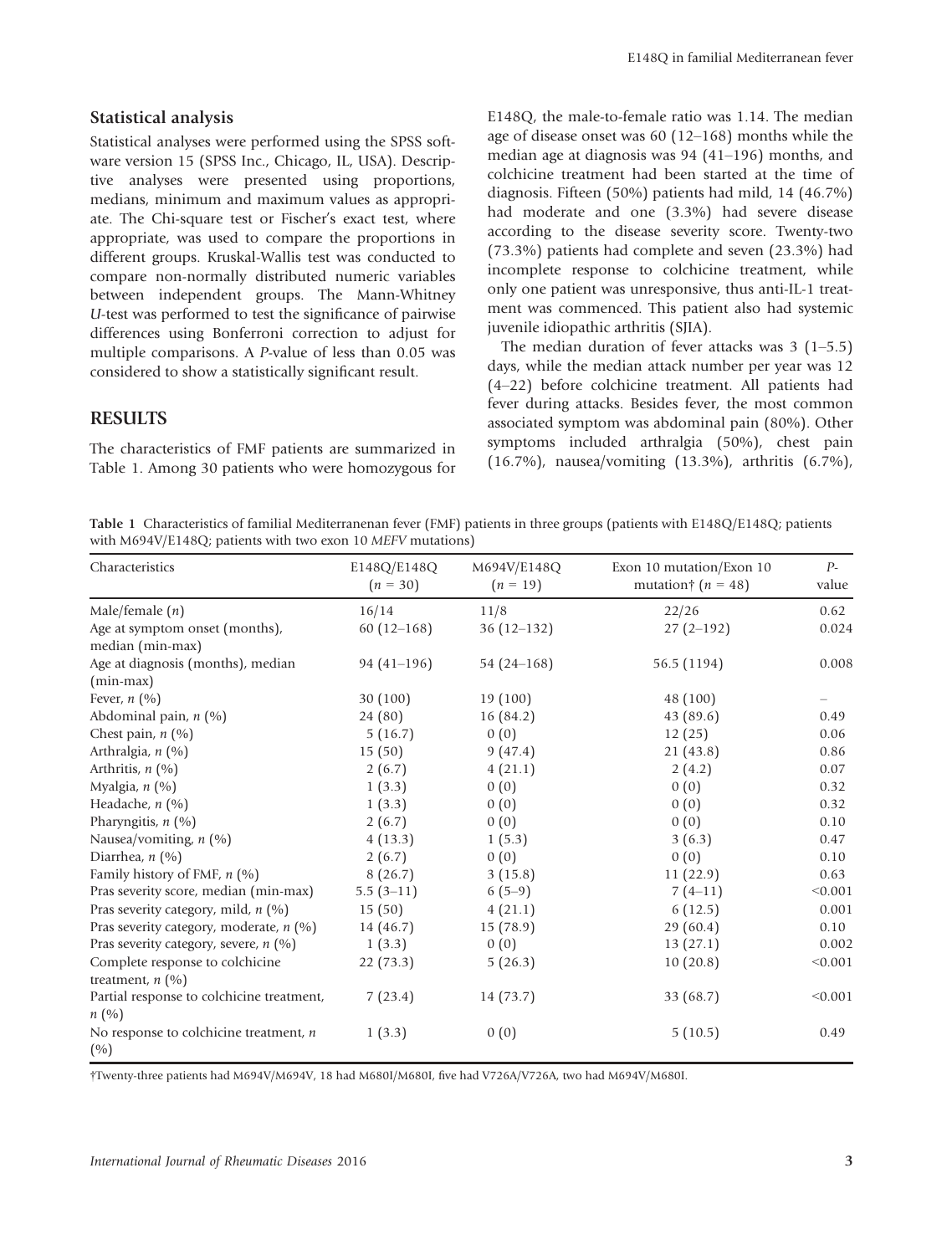pharyngitis (6.7%), diarrhea (6.7%), myalgia (3.3%) and headache (3.3%). Family history of FMF was positive in eight patients (26.7%). Eleven (36.6%) patients had comorbidities as follows; SJIA  $(n = 3)$ , immunoglobulin A vasculitis/Henoch-Schönlein purpura (IgAV/HSP)  $(n = 2)$ , asthma  $(n = 2)$ , allergic rhinitis ( $n = 1$ ), Wilm's tumor ( $n = 1$ ), Crohn disease  $(n = 1)$ , celiac disease  $(n = 1)$  and right atrophic kidney  $(n = 1)$ .

During fever flares, median values for white blood cell (WBC) count was 12.4 (8.8–15.3)  $\times 10^3/\text{mm}^3$ , ESR was 38.5 (14–56) mm/h (normal range  $0-20$ ) and CRP was 2.5 (1.4–16.8) mg/dL (normal range 0–0.5). During attacks CRP values were significantly higher than the values in attack-free intervals ( $P = 0.012$ ).

The frequencies of detected MEFV variants in randomly selected 14 FMF patients (E148Q/E148Q) were as follows: R314R (exon 3) in nine patients (64.3%), E474E (exon 5) in 13 (92.9%), Q476Q (exon 5) in 13 (92.9%), D510D in 13 (92.9%) and P588P (exon 9) in eight patients (57.1%). Both parents of 10 children from this subgroup were heterozygous for E148Q. The fathers of two patients and the mothers of one other patient were homozygous for E148Q while the other pairs of parents were heterozygous for E148Q. The father of one patient did not carry E148Q while the mother was homozygous for E148Q. Uniparental disomy was excluded with 250K chip analysis; however, the probability of microdeletion still exists for this patient. Four parents who are homozygous for E148Q were asymptomatic.

The allele frequency for E148Q was 6.5% in 100 healthy adolescents.

When we compare three groups of FMF patients (E148Q/E148Q vs. M649V/E148Q vs. exon 10 mutation/exon 10 mutation), there was no significant difference with regard to the attack symptoms and acute phase reactant levels during attacks. However, the disease onset was later, the disease was less severe, and the ratio of patients responding to colchicine completely was higher in patients homozygous for E148Q (Table 1).

The median follow-up was 96 (12–192) months. None of our FMF patients included in this study had proteinuria and/or amyloidosis.

### DISCUSSION

In our study, we have demonstrated that patients homozygous for E148Q displayed typical FMF phenotype and half of these patients had moderate/severe disease before colchicine treatment. On the other hand, the allele frequency for E148Q (6.5%) was high in 100 healthy individuals and four parents who were homozygous for E148Q were asymptomatic. We did not detect any other pathogenic variants or variants of unknown significance in the MEFV gene in a subgroup of symptomatic E148Q/E148Q FMF patients. When we compared E148Q/E148Q patients with FMF patients carrying exon 10 MEFV mutations, we demonstrated that the disease symptoms started at an older age, and the disease was less severe with more patients responding completely to colchicine treatment in the E148Q/ E148Q group.

We searched the other MEFV variants detected in our patients (R314R, E474E, Q476Q, D510D and P588P) from the INFEVERS database ([http://fmf.igh.cnrs.fr/](http://fmf.igh.cnrs.fr/ISSAID/infevers/)  $ISSAID/infevers/$ <sup>12</sup> These variants were defined as benign single nucleotide polymorphisms and they have never been shown to be associated with a clinical phenotype.<sup>12</sup>

E148Q variant results in the substitution of glutamine for glutamic acid at codon 148 in exon 2 of the MEFV gene.<sup>22,23</sup> It is one of the most frequent variants of the MEFV gene either as the only variant or in association with pathogenic variants. $22,24$  Ben-Chetrit et al.<sup>24</sup> reported a similar E148Q variant frequency between patients and healthy controls and between patients and their asymptomatic relatives. They concluded that E148Q is a non-disease causing benign alteration of MEFV gene. In the same lines, Tchernitchko et al.<sup>25</sup> demonstrated that E148Q allele frequency was comparable among patients and asymptomatic relatives. In another study, it was demonstrated that patients carrying a variant of unknown significance such as E148Q with a clearly pathogenic mutation on the other allele often displayed the FMF phenotype.<sup>26</sup> In our previous study we showed that patients homozygous for E148Q had a heterogeneous presentation, while most were symptomatic and required colchicine treatment.<sup>17</sup> In this study, the age at onset and the male-to-female ratio were similar in the homozygous (E148Q/E148Q) and compound/complex (e.g., M694V/E148Q or E148Q/ E148Q/M694V) cases.<sup>17</sup> Although the frequencies of fever, abdominal pain, chest pain, arthralgia, arthritis and myalgia were greater in compound heterozygous and complex cases, none of the symptoms attained statistical significance compared with patients who were homozygous for  $E148Q$ <sup>17</sup> In the same lines, in our current study, there were no significant differences with regard to the attack symptoms; however, the disease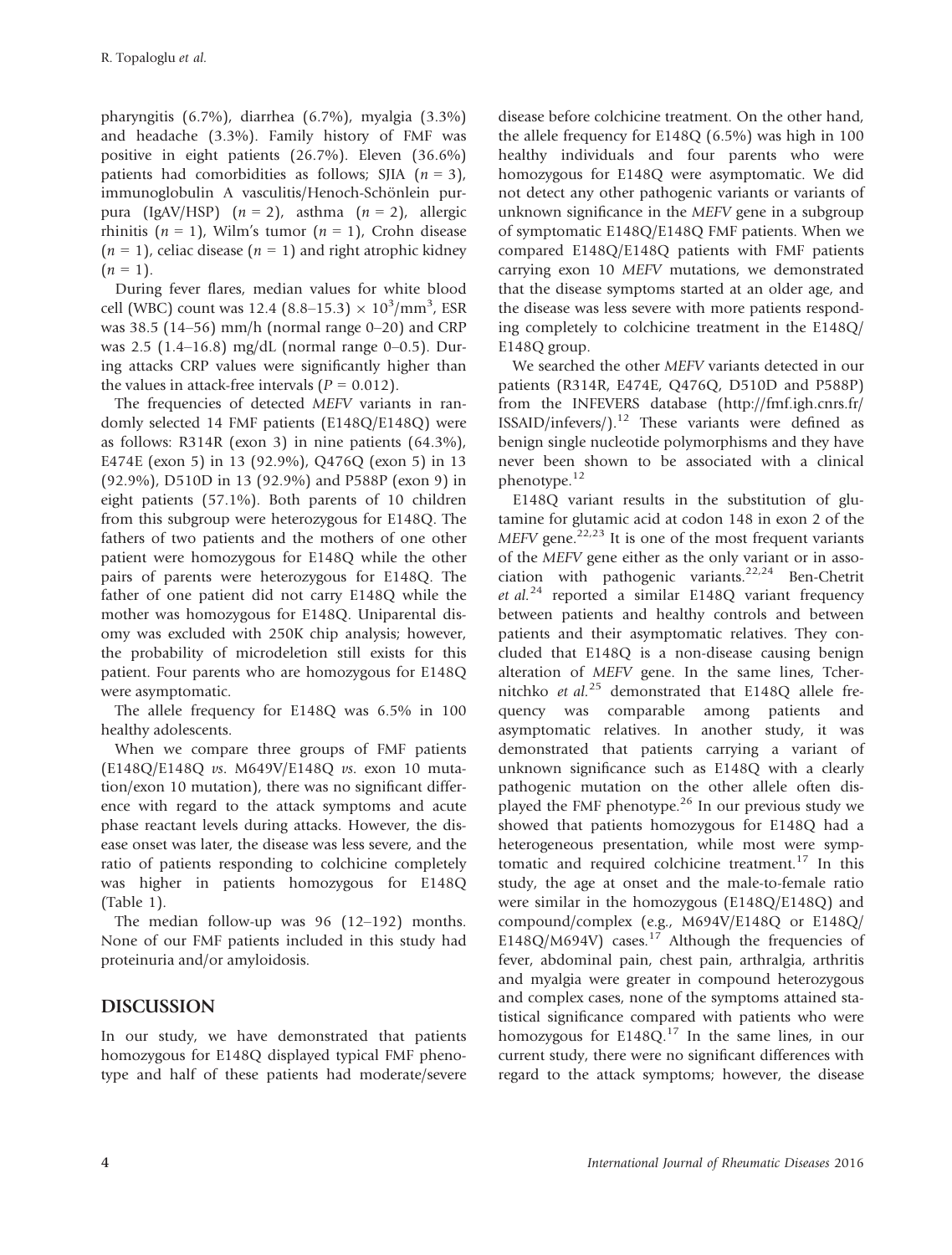onset was later and the disease was less severe in patients homozygous for E148Q when compared to the patients with exon 10 MEFV mutations. In a recent study, Uluca et  $al$ <sup>27</sup> reported later disease onset and milder disease in FMF patients with E148Q variants. Of note, 19 out of 507 FMF patients (3.7%) were homozygous for E148Q in this study. Altunoglu et  $al.^{28}$  demonstrated that the most prevalent allelic variant was M694V followed by E148Q in patients with FMF phenotype II (in phenotype II, isolated amyloidosis is the sole and first manifestation of FMF). In their study group consisting of 22 FMF patients with phenotype II, four were heterozygous for E148Q. Therefore, the pathogenic role of E148Q still remains debatable. In the literature, symptomatic FMF patients homozygous for E148Q were mostly reported from Turkey. There may be an environmental or epigenetic factor affecting the phenotype in these patients with the same ethnic origin.

Most recently, the SHARE (Single Hub and Access point for pediatric Rheumatology in Europe) initiative has developed evidence-based recommendations for genetic diagnosis of FMF.<sup>12</sup> According to these recommendations, the E148Q variant is common, of unknown pathogenic significance and, as the only MEFV variant, does not support the diagnosis of FMF.

Mutations of MEFV may predispose to other rheumatic diseases and inflammatory conditions. E148Q was also shown to be associated with other rheumatic diseases.<sup>29</sup> Several reports demonstrated the frequent association of FMF with some vasculitides, especially IgAV/HSP and polyarteritis nodosa. $30-32$  And another study by Ayaz et  $al^{33}$  showed that SJIA patients had a significantly higher frequency of MEFV mutations than the healthy population. In our study group, SJIA and IgAV/HSP were present in five E148Q/E148Q FMF patients (16.6%).

Our study is limited by the small number of patients.

In conclusion, we have evaluated our patients who were homozygous for E148Q and displayed typical FMF phenotype. The sequencing of all exons of the MEFV gene did not reveal new pathogenic variants or variants with unknown significance in these patients. Although the disease onset was later and the disease was less severe in E148Q/E148Q patients when compared to the FMF patients carrying exon 10 MEFV mutations, the disease severity was moderate/severe in half of E148Q/E148Q patients. Therefore, FMF patients homozygous for E148Q should be followed up as closely as patients with other MEFV variants.

#### AUTHOR CONTRIBUTIONS

Conception and design of the study: Çigdem Yıldız, Emine Korkmaz, Nesrin Besbas, Fatih Özaltın, Rezan Topaloglu. Collection of data: Rezan Topaloglu, Ezgi Deniz Batu, Çigdem Yıldız, Seza Özen. Analysis of data: Rezan Topaloglu, Ezgi Deniz Batu, Çigdem Yıldız, Emine Korkmaz, Nesrin Beşbaş, Fatih Özaltın. Preparation of the first draft of manuscript: Rezan Topaloglu, Ezgi Deniz Batu, Çigdem Yıldız, Seza Özen. Critical revision of the manuscript: Rezan Topaloglu, Ezgi Deniz Batu, Emine Korkmaz, Nesrin Besbas, Fatih Özaltın.

#### REFERENCES

- 1 Ozen S, Batu ED (2015) The myths we believed in familial Mediterranean fever: what have we learned in the past years? Semin Immunopathol 37, 363–9.
- 2 Daniels M, Shohat T, Brenner-Ullman A, Shohat M. (1995) Familial Mediterranean fever: high gene frequency among the non-Ashkenazic and Ashkenazic Jewish populations in Israel. Am J Med Genet 55, 311–4.
- 3 Ozen S, Karaaslan Y, Özdemir O et al. (1998) Prevalence of juvenile chronic arthritis and familial Mediterranean fever in Turkey: a field study. J Rheumatol 25, 2445–9.
- 4 Tunca M, Akar S, Onen F et al. (2005) Familial Mediterranean fever (FMF) in Turkey: results of a nationwide multicenter study. Medicine (Baltimore) 84(1), 1–11.
- 5 The International FMF Consortium (1997) Ancient missense mutations in a new member of the RoRet gene family are likely to cause familial Mediterranean fever. Cell 90, 797–807.
- 6 French FMFC (1997) A candidate gene for familial Mediterranean fever. Nat Genet 17(1), 25–31.
- 7 Chae JJ, Wood G, Masters SL et al. (2006) The B30.2 domain of pyrin, the familial Mediterranean fever protein, interacts directly with caspase-1 to modulate IL-1beta production. Proc Natl Acad Sci USA 103, 9982–7.
- 8 Soriano A, Manna R (2012) Familial Mediterranean fever: new phenotypes. Autoimmun Rev 12(1), 31–7.
- 9 Goldfinger SE (1972) Colchicine for familial Mediterranean fever. N Engl J Med 287, 1302.
- 10 Hentgen V, Grateau G, Kone-Paut I et al. (2013) Evidencebased recommendations for the practical management of Familial Mediterranean Fever. Semin Arthritis Rheum 43, 387–91.
- 11 Livneh A, Zemer D, Langevitz P, Shemer J, Sohar E, Pras M (1993) Colchicine in the treatment of AA and AL amyloidosis. Semin Arthritis Rheum 23, 206–14.
- 12 Giancane G, Wulffraat N, Vastert B et al. (2014) Evidence based recommendations for genetic diagnosis of Familial Mediterranean Fever. Pediatr Rheumatol 12 (Suppl. 1), 241.